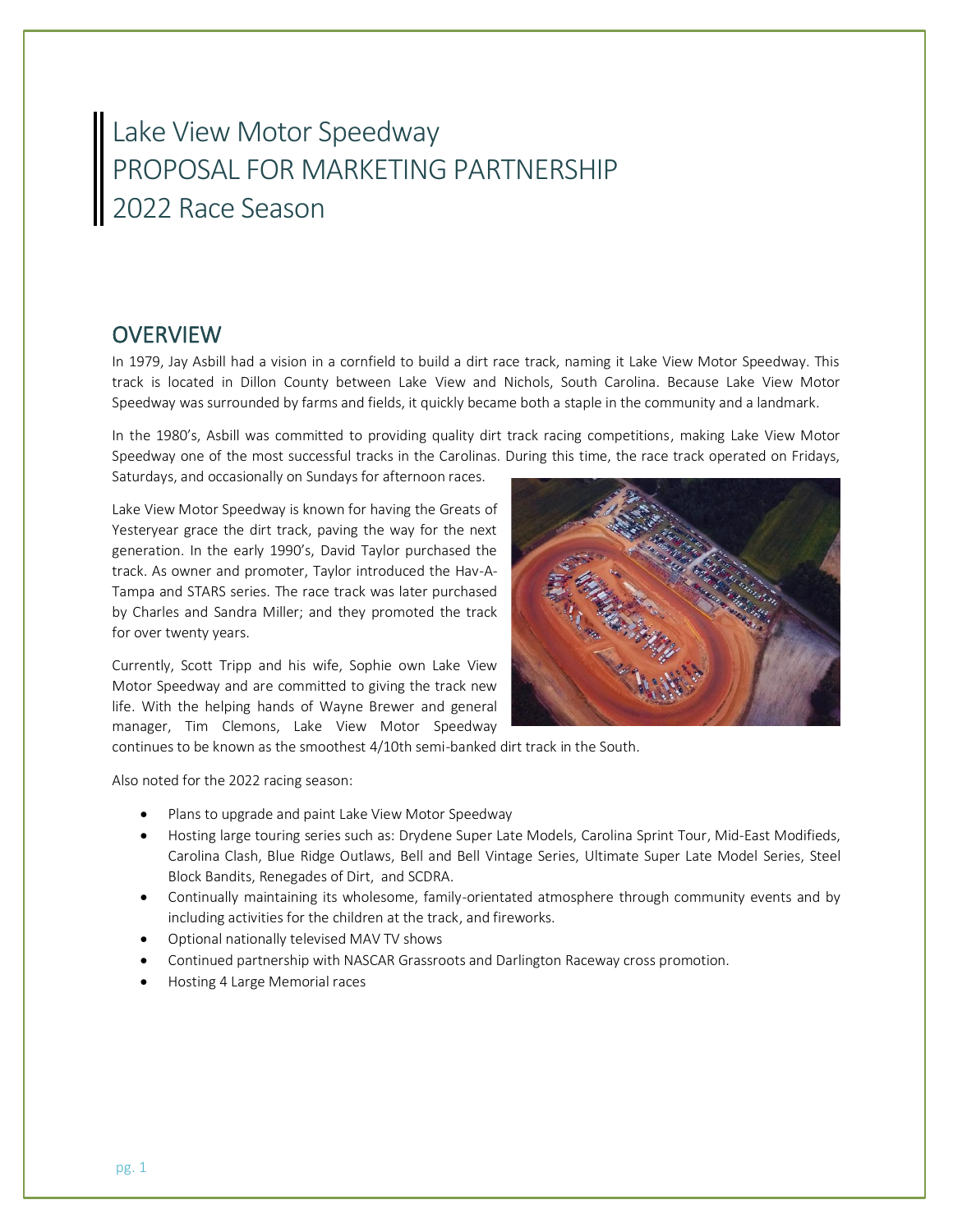### 2022 SEASON TENTATIVE SCHEDULE

(2022 Scheduled Dates and Car Classes Subject to Change)

2022 "Pop Hahn's Crown the King" Season Schedule (released 01-08-2022)

(ALL Classes and dates are tentative and subject to change)

Start of Round 1 \$10,000.00 Points Championship (3/19 to 6/25)

- \$\$\$\$ 2022 Increased Purses- Street Stock, SCDRA, 602 OWM all **\$600 to Win!** (unless otherwise noted) \$\$\$\$
- SAT 3/12 Open Practice/Safety Inspection/ Car Show (1pm till 6pm) 1st Annual Miss LVMS Victory Lane Pageant SCDRA Powder Puff 1st Practice
- SAT 3/19 "Topless Outlaws Opening Night" Blue Ridge Outlaws \$2000 to Win! (LM non points) Carolina Outlaws Super Street \$850 to Win! Street Stock\*, Stock V8\*, 602 OWM\*, SCDRA\*
- THU 3/24 DIRTcar Drydene Super Late Models \$5000 to Win!, Street Stock\*, Stock V8\*, 602 OWM\*, SCDRA\*.
- FRI 4/1 Open Practice/Safety Inspection/ SCDRA Powder Puff Practice (7pm till 10pm)
- SAT 4/2 3RD Annual JD Pridgen Memorial Blue Ridge Outlaws \$3000 to Win\*!, Street Stock\*, Stock V8\*, 602 OWM\*, SCDRA\*, B&B Vintage, SCDRA Powder Puff\*, Power Wheels\*.
- SAT 4/9 Ultimate SUPER Late Models \$5000 to Win! Carolina Outlaws Super Street \$850 TO Win! "Race to the Hunt" Easter Egg Extravaganza (main parking lot, 2pm) Street Stock\*, Stock V8\*, 602 OWM\*, SCDRA\*.
- FRI 4/22 Open Practice all divisions/ Morrisonbuilt SCDRA Beach Bash Qualifying GM Performance 602 Late Models Qualifying / 10 pm Pit Party/ Camping all weekend.
- SAT 4/23 Morrisonbuilt SCDRA Beach Bash \$5000 to win\*\*! (National MAV TV Production) GM Performance 602 Late Model Series \$1200 to Win!, Street Stock\*, Stock V8\*, 602 OWM\*, B&B Vintage.
- SAT 4/30 Darlington Raceway/NASCAR (Throwback) Fan Appreciation Night, Late Models \$2000 to Win\*!, Stock V8 \$500 TO Win\*!, SCDRA\*, B&B Vintage, JR Mini Sprints\*. Mod Lites, Powder Puff, Racecar kiddie rides and 2 seater rides! (602 Mods/Street Stocks @ FMS). (Late Model Rules TBD)
- FRI 5/13 Mid-East 602 OWM Special\*, SCDRA \*, Street Stock\*, Stock V8\*, Jr. Mini Sprints\*, Powder Puff\*, Plus more…. Pit party/camping all weekend.
- SAT 5/14 Pop Hahn "Man on the Moon" Open Wheel Madness/Mid East 602 OWM Special "\$1000 to Win\*\*! Carolina Sprint Tour Sprint Cars, JR Mini Sprints\*, B&B Vintage, Mod Lites.
- SAT 5/28 Carolina Clash "Pop Hahn's Military Appreciation Night" SUPER Late Models \$5000 to Win!, Stock V8\*, SCDRA\*, B&B Vintage, Jr. Mini Sprints\*, Mod Lites. (602 Mods/ Street Stock @FMS)
- SAT 6/11 5th Annual Sandra Miller Late Model Memorial \$3000 to Win!\* Street Stock\*, 602 OWM\*, Stock V8\*, SCDRA\*, B&B Vintage, Power Wheels. (LM Steel Block Bandit Rules)
- SAT 6/25 Mid-East 602 OWM Special\*\* "The Twin 20's" \$600 to Win Each!, Punisher Super Street Series \$800 to Win!, Late Model\*\* (Rules TBD), Street Stock\*\*, Stock V8\*\*, SCDRA.\*\*

End of Round 1 \$10,000.00 Points Championship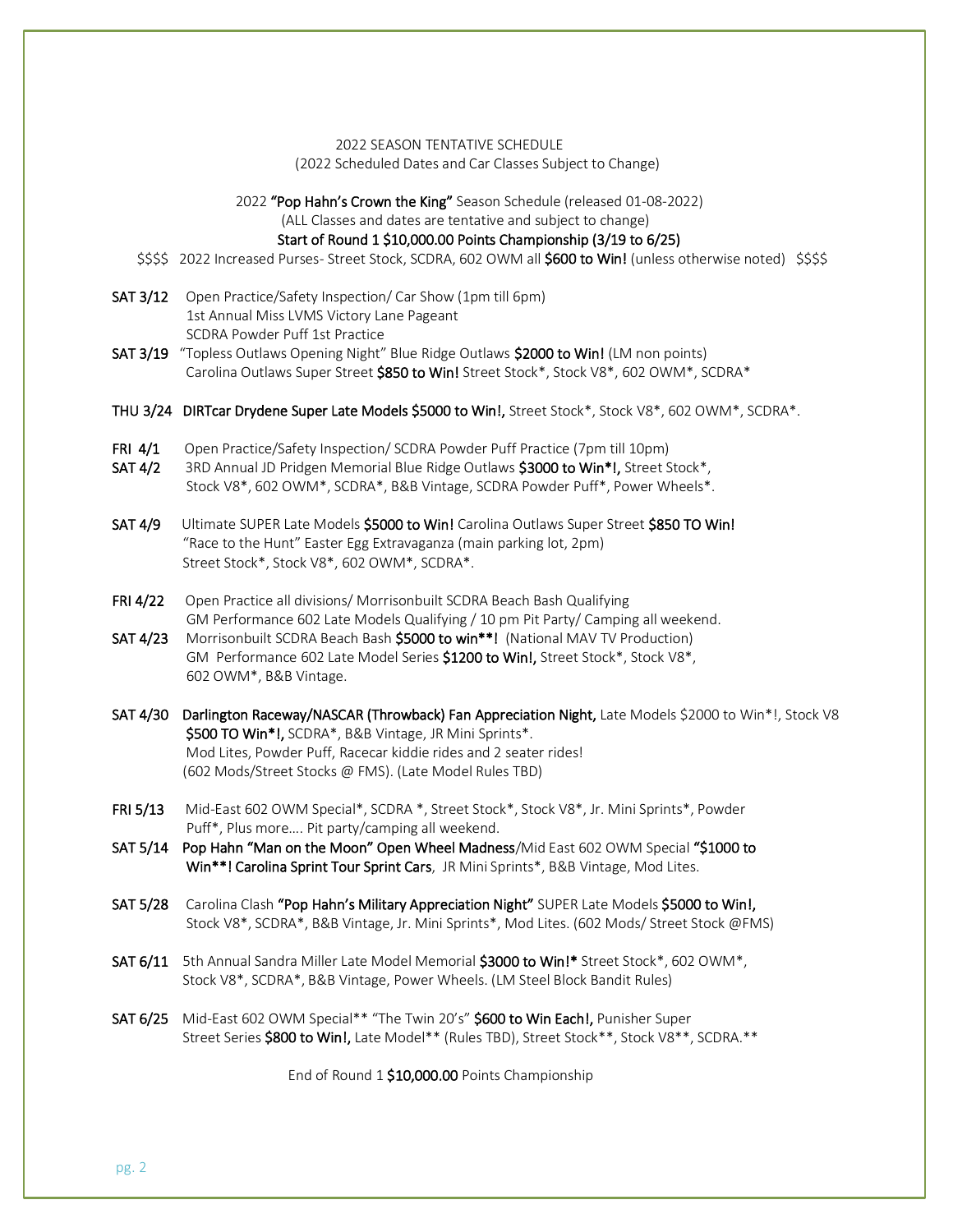### NO RACING IN JULY/MID SUMMER BREAK/FAMILY VACATIONS

### Start of Round 2 \$10,000.00 Points Championship (8/6 to 11/19)

- SAT 8/6 4th Annual Larry Long Late Model Memorial/Bobby Taylor Oil Special \$3000 to Win!\*\*, Carolina Outlaws Super Street \$850 to Win!, Street Stock\*\*, Stock V8\*\*, 602 OWM\*\*, SCDRA\*\* (LM Steel Block Bandit Rules)
- SAT 8/13 Ultimate SUPER Late Models \$5000 to Win!, Stock V8\*, 602 OWM\*, SCDRA\*, B&B Vintage, INEX Legends \$600 to Win! (Street Stocks @Sumter)
- SAT 8/20 Mid East 602 Late Model Series \$1200 to Win!, Punisher Super Street Series \$800 to Win! Mid East 602 Modified \$750 to Win!\*, Mid East Street Stock \$600 to Win!\*, Stock V8\*, INEX Legends \$600 to Win! (SCDRA@ Sumter)
- SAT 8/27 Steel Block Bandits\*\$5000 to Win! 3RD Annual Edwards Family Late Model Memorial WIX FILTERS Family Night, Street Stock\*\*, Stock V8\*\*, SCDRA\*\* (602 OWM @ Sumter)
- THU 9/1 Open Practice (All Divisions) 10pm Pit Party/Camping all weekend.
- FRI 9/2 "Street Stock Extravaganza"/Stock V8 Special Heats/Mid East Street Stock Heats/Qualifying
- SAT 9/3 2nd Annual J Winkeler "Topless Street Stock Extravaganza"/Law Enforcement Night" Mid-East Street Stocks \$5000 to Win!\*, Stock V8 \$3000+ To Win!\*, Punisher Series Super Street Series \$800 to Win! 602 OWM\*, SCDRA\*
- SAT 9/10 "Topless Outlaw Night" Blue Ridge Outlaws \$3000 to Win!\* Carolina Outlaws Super Street \$850 to Win!, Street Stock\*, Stock V8\*, 602 OWM\*, SCDRA\*, Power Wheels.
- FRI 9/16 Mid East 602 OWM Special\*, SCDRA, Street Stock\*, Stock V8\*, plus more....
- SAT 9/17 Pop Hahn "Man on the Moon" Open Wheel Madness/Mid East 602 OWM Special \$1500 to Win\*\*! Carolina Sprint Tour Sprint Cars, JR Mini Sprints\*, B&B Vintage, Mod Lites.
- SAT 10/1 Carolina Outlaws Super Street \$850 to Win! Street Stock\*, Stock V8\*, 602 OWM\*, SCDRA\* Powder Puff, Plus more…. (Steel Block Bandits @311)
- SAT 10/15 5TH Annual Tony Williams Street Stock Memorial \$TBA\*\*, Punisher Super Street Series \$800 to Win!, Stock V8\* 602 OWM\*, SCDRA\*, B&B Vintage, Powder Puff.
- SAT 11/12 SCDRA Morrisonbuilt Performance Special \$2500 to Win\*\*!, Punisher Super Street Series \$800 to Win! Stock V8\*, B&B Vintage, Mod Lites, Kiddie Rides, Power Wheels. (602 Mods/ Street Stock @FMS)
- SAT 11/19 Blue Ridge Outlaws Late Model Finally \$3000 to Win\*\*!, Street Stock\*\*, Stock V8\*\*, 602 OWM\*\*, B&B Vintage, JR Mini Sprints\*\*, INEX Legends, Powder Puff, Kiddie Rides, 2 seater Rides. (SCDRA @Screven)

#### End of Round 2 \$10,000 Points Championship

 Points Classes and Payouts Late Model, Street Stock, SCDRA, Stock V8, 602 OWM (\$600, \$500, \$400, \$300, \$200, 1st thru 5th per class)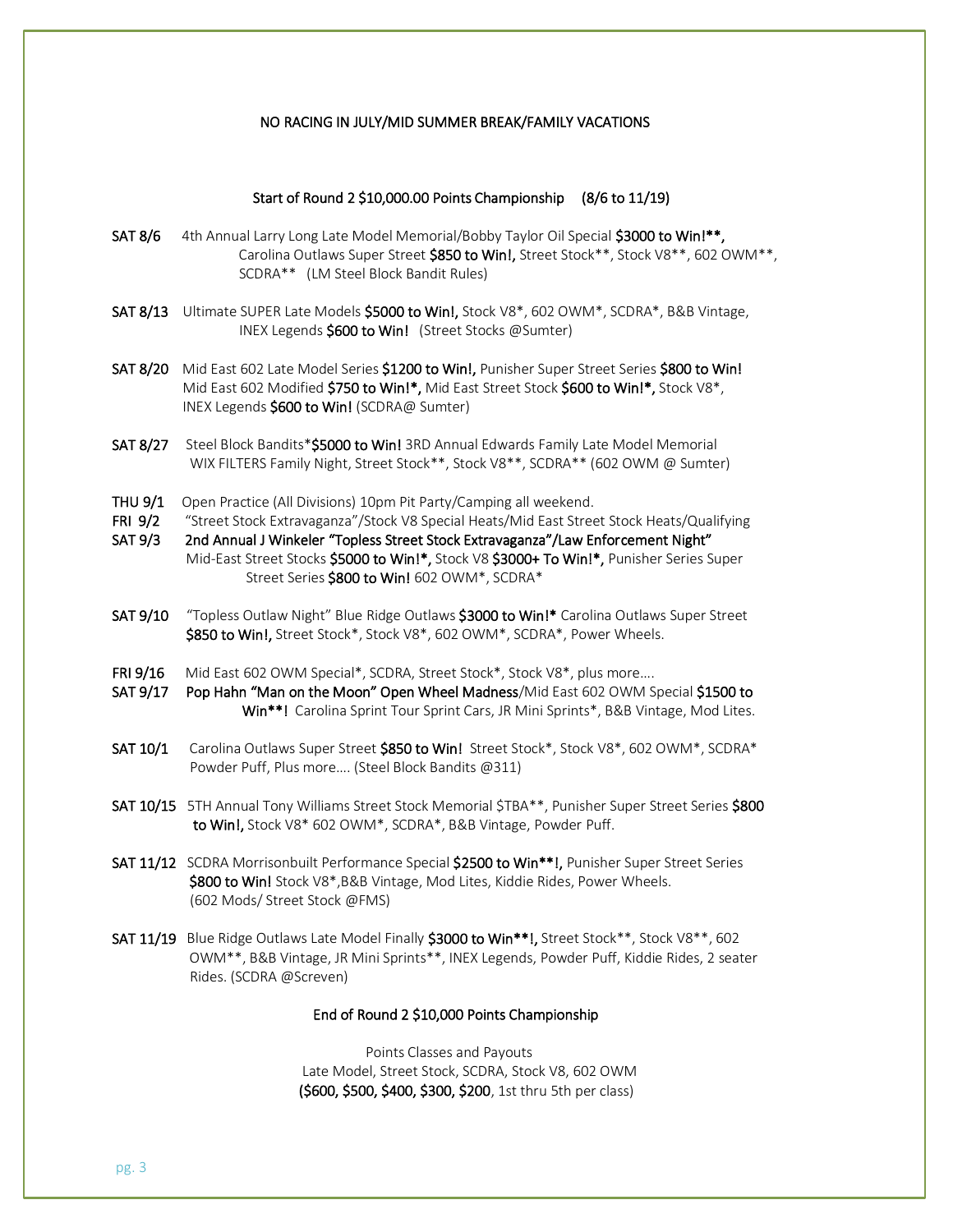#### \*Regular Points Night, \*\*Double Points Night

SAT 12/3 5TH Annual Racers Swap Meet/2023 Rules Meeting/Luncheon

SAT 12/3

2022 "Pop Hahn's Crown the King" Points Championship Luncheon (Best Overall Round 1 & 2 combined)

| Pop Hahn's King of the Carolinas Late Model                            |                 |
|------------------------------------------------------------------------|-----------------|
| Pop Hahn's King/Queen of the Carolinas Street Stock                    |                 |
| Pop Hahn's King/Queen of the Carolinas Morrisonbuilt Performance SCDRA |                 |
| Pop Hahn's King of the Carolinas Stock V8                              |                 |
| Pop Hahn's King of the Carolinas 602 OWM                               |                 |
| Pop Hahn's King/Queen of the Carolinas Jr. Mini Sprint                 | (Trophies Only) |
| Pop Hahn's King/Queen of the Carolinas Power Wheels                    | (Trophies Only) |
| Pop Hahn's Queen of the Carolinas Powder Puff                          | (Trophies Only) |
|                                                                        |                 |

### Racing Format for 2022 "Pop Hahn's Crown the King" \$20,000.00 Point Fund Season Championship

- \*Each official feature winner (driver) for each one of the 5 regular classes after each event will receive (1) free pit admission drivers entry pass good for the next scheduled event the driver is racing in.
- \*There will be (2) Rounds (2 Separate Points Championships) in 2022. One in the first half of the season and one in the second half of the season.
- \*The best overall finisher in each class for the 2 championships (combined) will be crowned by Pop Hahn "King of the Carolinas at Lake View" for their class at the end of the year points luncheon. Tie breaker Policy: 1) Number of wins, 2) Highest Average Finish
- \*"Round 1" Points Championship will consist of the scheduled race dates from March 19th until June 25th and will pay a total of \$10,000.00.
- \* "Round 2" Points Championship will consist of the scheduled race dates from August 6th until November 19th and will pay a total of \$10,000.00.
- \*Please note \* is a single points night and \*\* is a double points night.
- \*There are 5 points paying classes: Late Model, Street Stock, SCDRA, Stock V8, 602 OWM.
- \*The top five point payouts for EACH Round (2 Rounds) for each of the 5 classes is as follows:  $\sim$  1 <sup>st</sup> \$600, 2<sup>nd</sup> \$500, 3<sup>rd</sup> \$400, 4<sup>th</sup> \$300 5<sup>th</sup> \$200.

\*All points for each driver in each class will "reset" back to zero after the June 25th race date.

\*Each driver will enter with zero points on August 6th for "Round 2" Points Championship to start.

\*Round 2 points championship will conclude on the last race date of November 19th.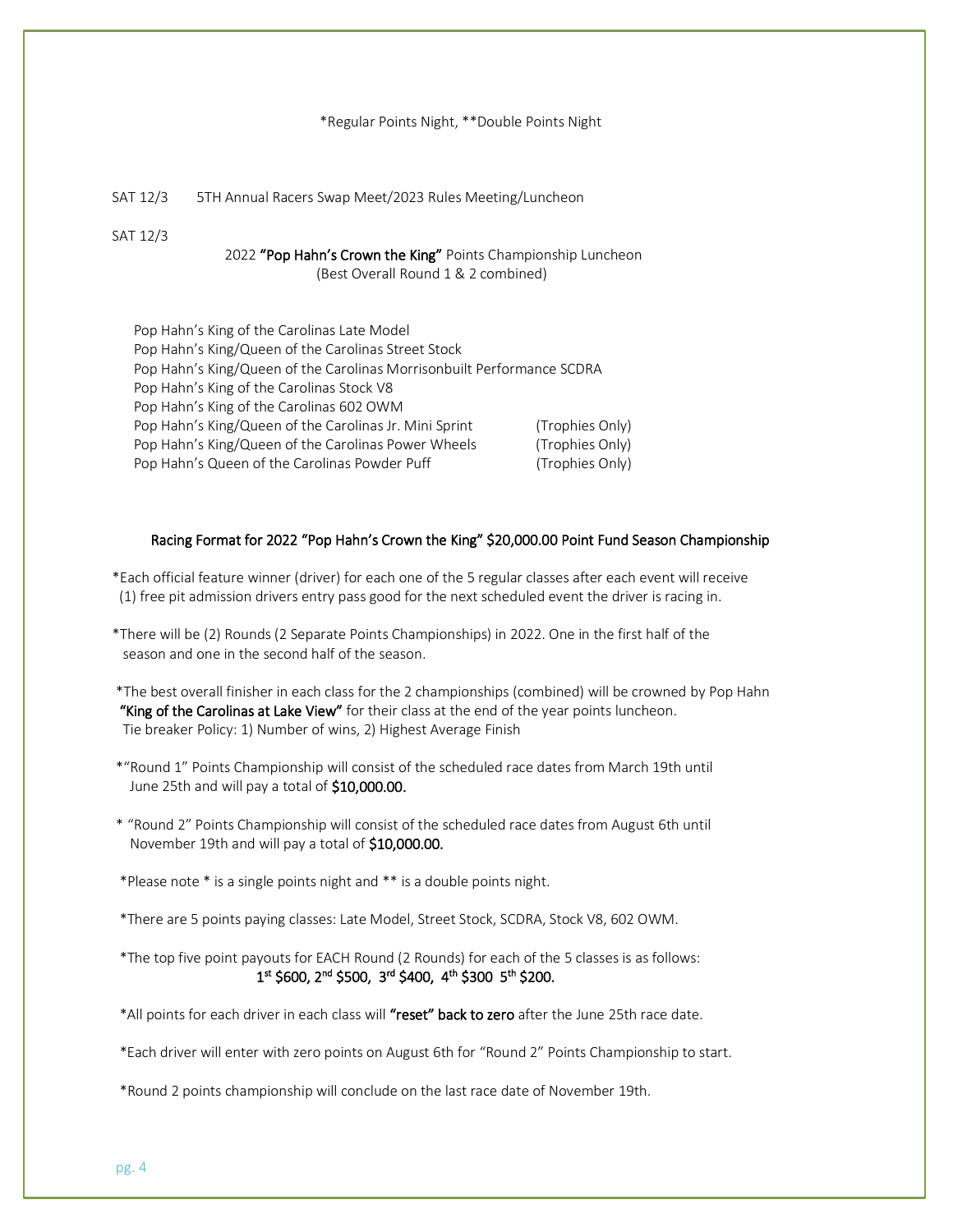\*Round 2 points championship payout will be Saturday December 3rd at the season championship luncheon and swap meet.

\*Pop Hahn will "Crown the King" for each class winner at the season championship luncheon.

Each"King" will receive the following:

1)2023 Season Title of "King of the Carolinas at Lake View"

2) Photo on the throne wearing a robe and a crown.

3) 6 Foot Trophy

4) One seasons pit pass good for all events for 2023.

5) Miscellaneous Sponsor products and Contingencies.

#### The Objective

Lake View Motor Speedway is pleased to submit this marketing proposal to support your company in achieving its marketing goals. As a local dirt track, reaching thousands of race fans each week, our mission is to build brand recognition of your product and drive demand of what you have to offer. Whether you are an established name or a new market contender, our team can help you build through effective advertising and put you in the eyes of thousands of potential customers from Lake View Motor Speedway and the surrounding area.

By the Numbers: (per night)

Car Counts range from 65 with 5 classes, to 110 with 7 classes.

Fans in the stands range from 350 to over 1000, max capacity 1800.

Pit Entries range from 500 to 900 per night.

# Base Option for Exposure

### Package 1:

Includes a 4x8 billboard on the front stretch fence; logo on all social media outlets and website; multiple loudspeaker mentions each night.

# Additional Exposure Options To Consider

### Package 2:

Includes all of Package 1, with the addition of a "Sponsor Spotlight Night" for employees (all employees and their families are free admission). Employees are invited on the front stretch during intermission for ceremonies and candy drop. Equipment can be brought in to operate and display. One lucky employee can throw the green flag to start the race of their choice. (Menu items can be added as additional in any package)

### Package 3:

Includes all of Packages 1 and 2, with the addition of a full season title name on a car division of choice for each event; plus 4 additional free season grandstand passes for your family/employees.

### Package 4:

Includes all of Packages 1, 2, and 3, with the addition of 2 national televised TV races on MAV TV, consisting of highly visible name/logo exposure on in-car camera, numerous local radio station advertisements throughout the season.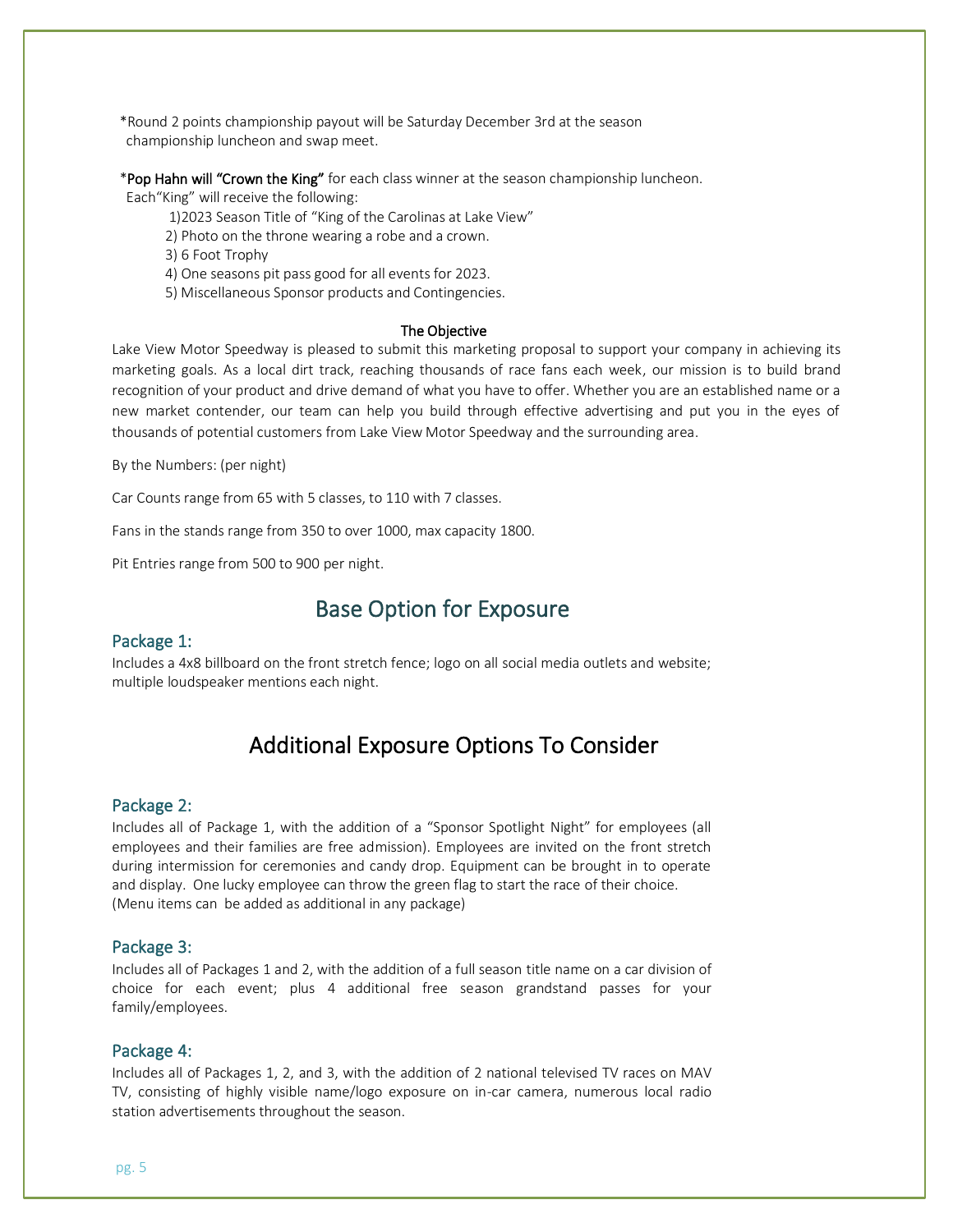# 2022 Marketing Strategy

### BASE OPTION INCLUDED EXPOSURE

\*4 x 8 sign on front stretch fence

\* Loudspeaker mentions each night

\*Company logo on website with direct link

### Internet/Social Media/Radio

\*Logo and web link o[n www.lakeviewmotorspeedway.com](http://www.lakeviewmotorspeedway.com/)

\*Logo and links on LVMS Facebook, Twitter, Instagram.

\*Logo/Name on every Facebook flyer made to advertise for each event.

\*Ads on Eagle 92.9 That's Racing Show Monday nights.

### National Television Opportunity

\*Numerous live pay per view events with thousands of subscribers and Up to 3 MAV TV events with [1] in car camera displaying your name/logo with driver of your choice for each event, up to [3] name/logo display ads on the bottom of the screen during the national MAV TV broadcast of the race.

### Miscellaneous Additional Exposure Available and to be Negotiated

- \*Name/Logo on Misc. print items such as end of season Banquet Tickets
- \*Opportunity to network and partner with other marketing partners at the track.
- \*Free unlimited pit passes and grandstand tickets for all family and employees.
- \*Unlimited use of race track property to showcase your products to our race fans.
- \*Promotional tents can be set up and used for each race day fan and pit entry location.
- \*Company name written out in all press releases after each race and sent to multiple media outlets.